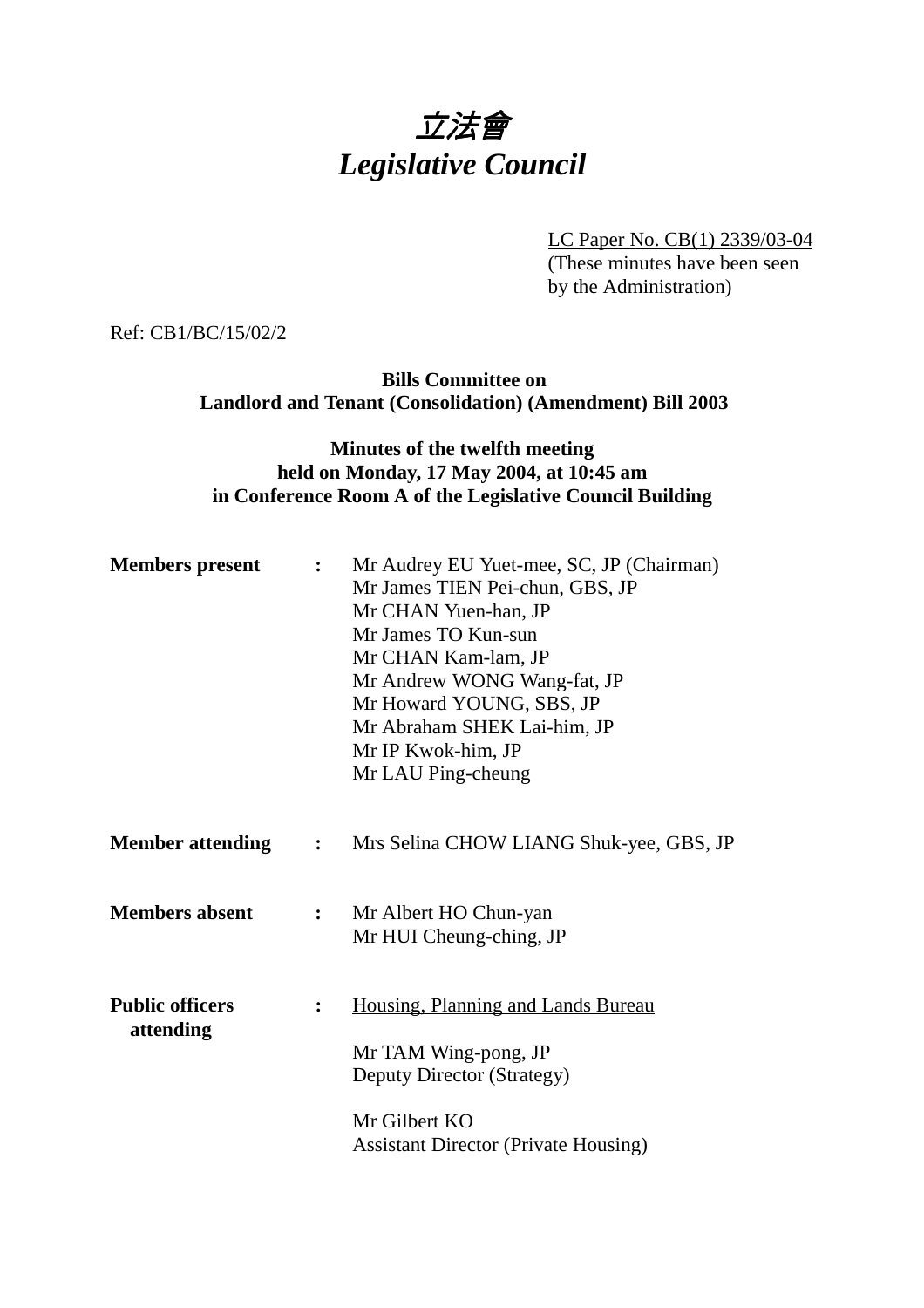|                            |                | Mr Donald NG<br>Senior Administrative Officer (Private Housing) |
|----------------------------|----------------|-----------------------------------------------------------------|
|                            |                | Department of Justice                                           |
|                            |                | Mr John WILSON<br><b>Consultant Counsel</b>                     |
|                            |                | Ms Carmen CHU<br><b>Senior Government Counsel</b>               |
|                            |                | <b>Rating and Valuation Department</b>                          |
|                            |                | Mr WONG Chun-shiu, JP<br>Deputy Commissioner                    |
|                            |                | Mr LO Hing-chung<br><b>Assistant Commissioner</b>               |
|                            |                | Mr CHAN Kwok-fan<br><b>Senior Rent Officer</b>                  |
| <b>Clerk in attendance</b> | $\ddot{\cdot}$ | Miss Becky YU<br>Chief Council Secretary (1)1                   |
| <b>Staff in attendance</b> | $\ddot{\cdot}$ | Ms Bernice WONG<br><b>Assistant Legal Adviser 1</b>             |
|                            |                | Mrs Mary TANG<br>Senior Council Secretary (1)2                  |
|                            |                |                                                                 |

| I | <b>Meeting with the Administration</b>   |       |                                        |
|---|------------------------------------------|-------|----------------------------------------|
|   | (LC Paper No. CB $(1)$ 1833/03-04 $(01)$ |       | List of follow-up actions arising from |
|   |                                          |       | the discussion on 10 May 2004          |
|   | LC Paper No. CB(1) 1833/03-04(02)        | $- -$ | Revised version of draft Committee     |
|   |                                          |       | Stage amendments proposed by           |
|   |                                          |       | Mr Albert HO Chun-yan                  |
|   | LC Paper No. CB(1) $1833/03 - 04(03)$ -- |       | Marked-up copy of Committee Stage      |
|   |                                          |       | amendments<br>proposed<br>by<br>the    |
|   |                                          |       | Administration incorporating<br>the    |
|   |                                          |       | amendments<br>suggested<br>the<br>at   |
|   |                                          |       | meeting on 10 May 2004)                |
|   |                                          |       |                                        |

The Committee deliberated (Index of proceedings attached at **Annex A**).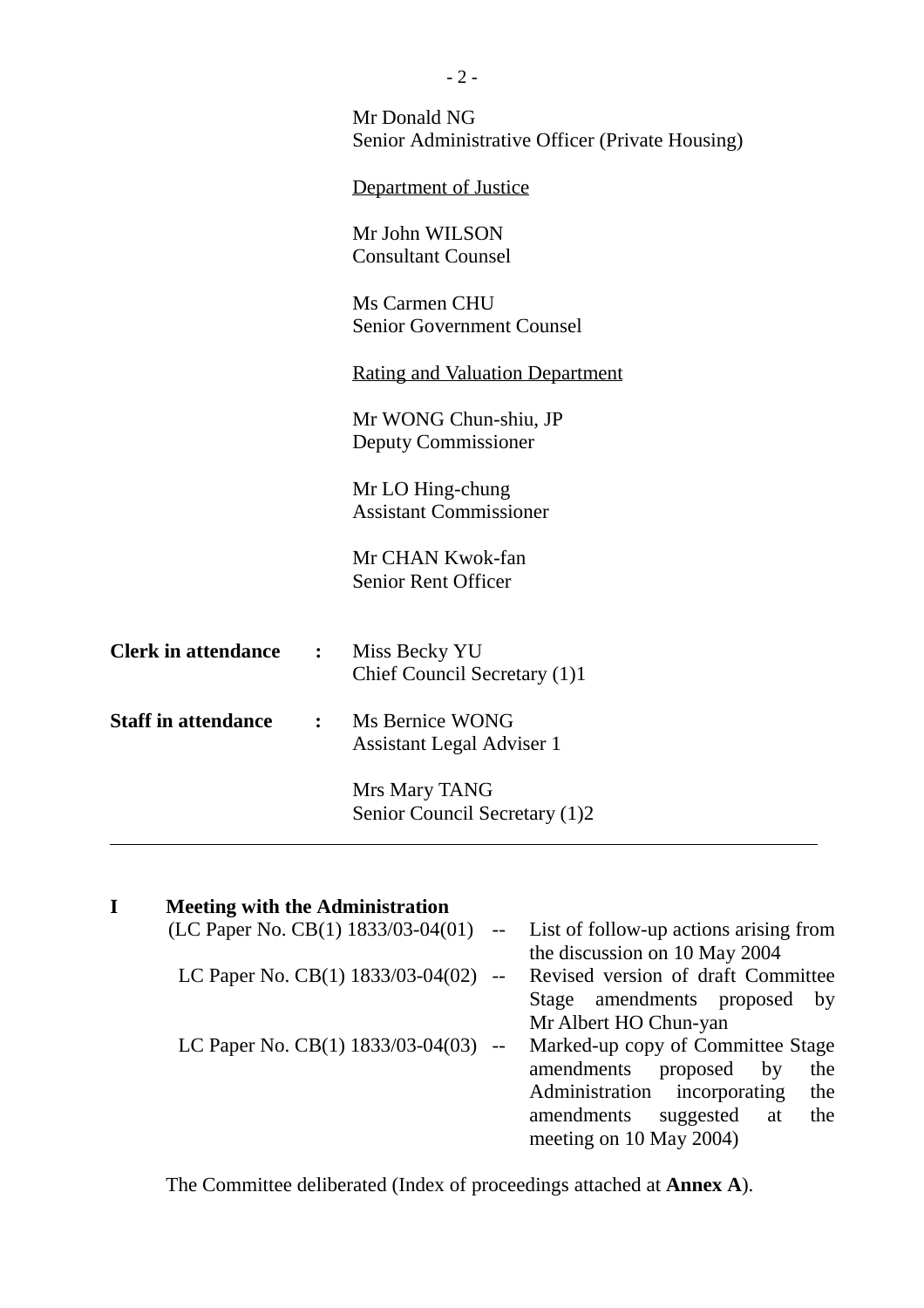- 2. The Administration was requested to
	- (a) make it clear that renewal of tenancy by virtue of the savings provisions under clause 5(1)(c) was not perpetual and could only apply once; and
	- (b) advise the distribution of tenements of Rateable Value below \$36,000.
- 3. The meeting ended at 12:45 pm.

Council Business Division 1 Legislative Council Secretariat 8 July 2004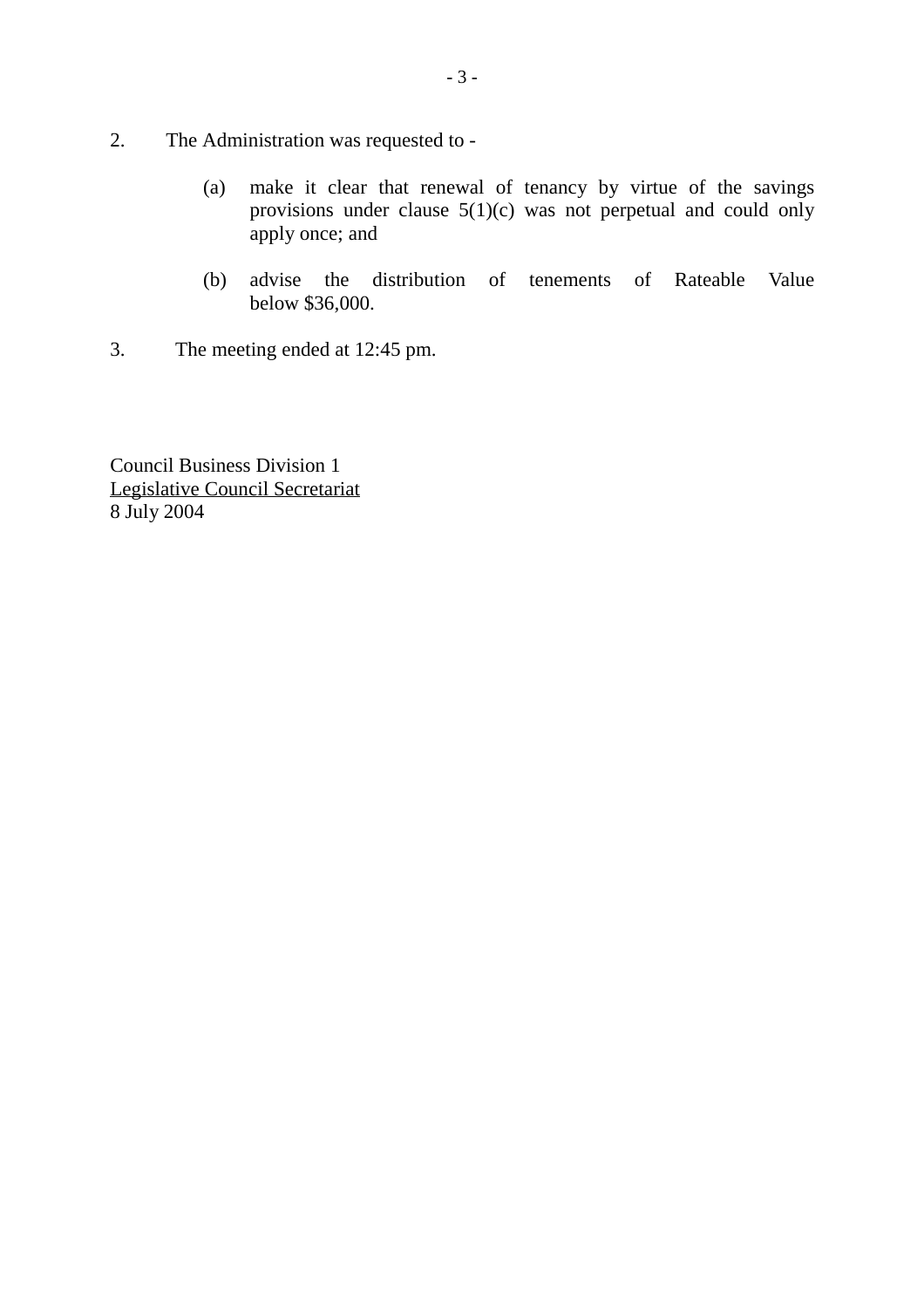## **Proceedings of the meeting of the Bills Committee on Landlord and Tenant (Consolidation) (Amendment) Bill 2003 Meeting on Monday, 17 May 2004, at 10:45 am in Conference Room A of the Legislative Council Building**

| <b>Time marker</b> | <b>Speaker</b>                                                                 | Subject(s)                                                                                                                                                                                                                                                                                                                                                                                                                                                                                                                                                                                        | <b>Action required</b> |
|--------------------|--------------------------------------------------------------------------------|---------------------------------------------------------------------------------------------------------------------------------------------------------------------------------------------------------------------------------------------------------------------------------------------------------------------------------------------------------------------------------------------------------------------------------------------------------------------------------------------------------------------------------------------------------------------------------------------------|------------------------|
| $000000 - 001076$  | Chairman                                                                       | Introductory remarks                                                                                                                                                                                                                                                                                                                                                                                                                                                                                                                                                                              |                        |
| 001077 - 001376    | Chairman<br>Administration<br>Mr James TO                                      | Administration's response to the<br>latest submission from 舊區重<br>建租客大聯盟<br>tabled at<br>meeting (circulated under LC<br>Paper No. CB(1) 1849/03-<br>04(01)                                                                                                                                                                                                                                                                                                                                                                                                                                       |                        |
| 001377 - 001938    | Administration<br>Mr James TO<br>Chairman<br>Mr Andrew WONG<br>Mr Abraham SHEK | Mr James TO's concern that,<br>with the passage of the Bill,<br>affected<br>tenants<br>in<br>the<br>remaining<br>former<br>Land<br>Development<br>Corporation<br>(LDC) projects would only be<br>entitled<br>the<br>to<br>statutory<br>compensation under Part IV of<br>Landlord<br>Tenant<br>and<br>the<br>(Consolidation)<br>Ordinance<br>(Cap. 7) as if it had not been<br>repealed but not<br>to<br>non-<br>statutory compensation (such as<br>incentive payments for early<br>settlement) previously offered<br>the Urban<br>by<br>Renewal<br>Authority (URA)<br>Administration's response - |                        |
|                    |                                                                                | (a) URA had undertaken to<br>provide affected tenants in<br>the remaining former LDC<br>with<br>projects<br>ex-gratia<br>compensation calculated in<br>accordance with the existing<br>compensation formula under<br>the LTO; and<br>(b) it would be for URA to<br>decide on the need for non-<br>statutory<br>compensation<br>which should be pursued<br>outside the context of the<br>Bill by relevant Panel                                                                                                                                                                                    |                        |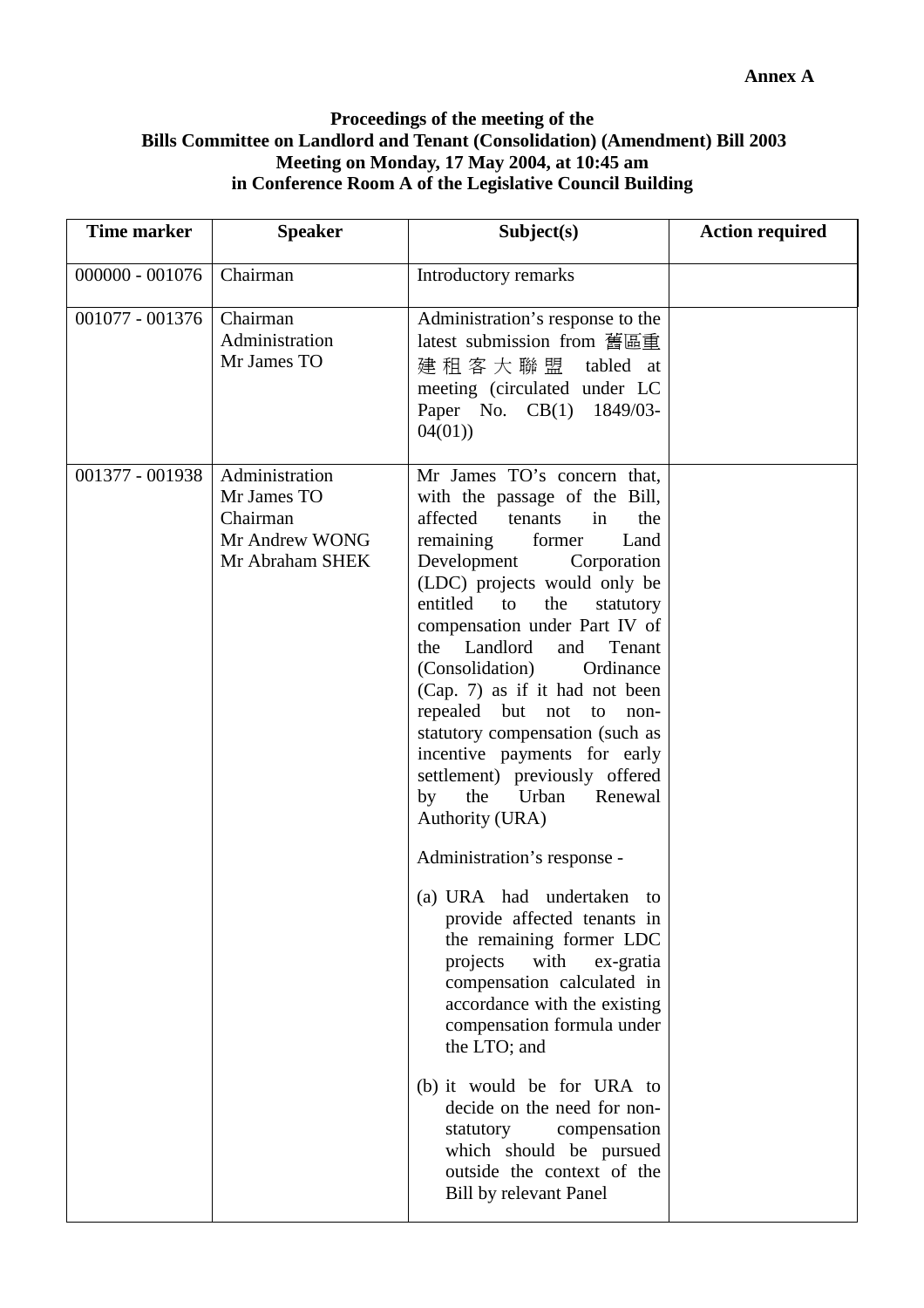| $-2-$              |                                                                                                  |                                                                                                                                                                                                                                                                                                                                                                                                                                                                                                                                                                                                                                                                                                                                                                                                                                                                                                |                                                                                                                                                                                             |  |
|--------------------|--------------------------------------------------------------------------------------------------|------------------------------------------------------------------------------------------------------------------------------------------------------------------------------------------------------------------------------------------------------------------------------------------------------------------------------------------------------------------------------------------------------------------------------------------------------------------------------------------------------------------------------------------------------------------------------------------------------------------------------------------------------------------------------------------------------------------------------------------------------------------------------------------------------------------------------------------------------------------------------------------------|---------------------------------------------------------------------------------------------------------------------------------------------------------------------------------------------|--|
| <b>Time marker</b> | <b>Speaker</b>                                                                                   | Subject(s)                                                                                                                                                                                                                                                                                                                                                                                                                                                                                                                                                                                                                                                                                                                                                                                                                                                                                     | <b>Action required</b>                                                                                                                                                                      |  |
| 001939 - 003036    | Chairman<br>Administration<br>Mr Andrew WONG<br>Mr James TO                                      | Discussion<br>the<br>latest<br>on<br>Committee Stage amendments<br>(CSAs)<br>proposed<br>by<br>the<br>Administration (LC Paper No.<br>$CB(1)$ 1833/03-04(03))                                                                                                                                                                                                                                                                                                                                                                                                                                                                                                                                                                                                                                                                                                                                  |                                                                                                                                                                                             |  |
| 003037 - 003925    | Chairman<br>Administration<br>Mr James TIEN                                                      | Concern<br>that the provisions<br>under clause $5(1)(c)$ might be<br>misinterpreted<br>as<br>perpetual<br>savings instead of an one-off<br>arrangement                                                                                                                                                                                                                                                                                                                                                                                                                                                                                                                                                                                                                                                                                                                                         | The Administration to<br>make it clear that<br>renewal of tenancy by<br>virtue<br>of<br>savings<br>under<br>provision<br>clause $5(1)(c)$ was not<br>perpetual and could<br>only apply once |  |
| 003926 - 005840    | $\overline{\text{Chairman}}$<br>Administration<br>Mr James TO<br>Mr James TIEN<br>Mr Andrew WONG | Discussion<br>new<br><sub>on</sub><br>clause $5(2C)(a)$ on whether the<br>benefits and protection provided<br>in tenancies should be extended<br>siblings,<br>personal<br>to<br>representatives or any person<br>residing with the tenant at the<br>time of the tenant's death -<br>(a) Administration would not<br>consider introducing CSAs<br>on the proposed extension<br>as these were at variance<br>with the existing protection<br>under section $116(5)$ of the<br>principal Ordinance which<br>was confined to immediate<br>family members. Besides,<br>such an extension might<br>have implications on other<br>legislation; and<br>$(b)$ Mr<br>James<br><b>TO</b><br>would<br>consider moving CSAs to<br>extend the protection to<br>siblings<br>and<br>personal<br>representatives<br><b>or</b><br>any<br>person residing with the<br>tenant at the time of the<br>tenant's death |                                                                                                                                                                                             |  |
| 005841 - 010400    | Chairman<br>Administration                                                                       | Examination of the remaining<br>CSAs                                                                                                                                                                                                                                                                                                                                                                                                                                                                                                                                                                                                                                                                                                                                                                                                                                                           |                                                                                                                                                                                             |  |
|                    |                                                                                                  |                                                                                                                                                                                                                                                                                                                                                                                                                                                                                                                                                                                                                                                                                                                                                                                                                                                                                                |                                                                                                                                                                                             |  |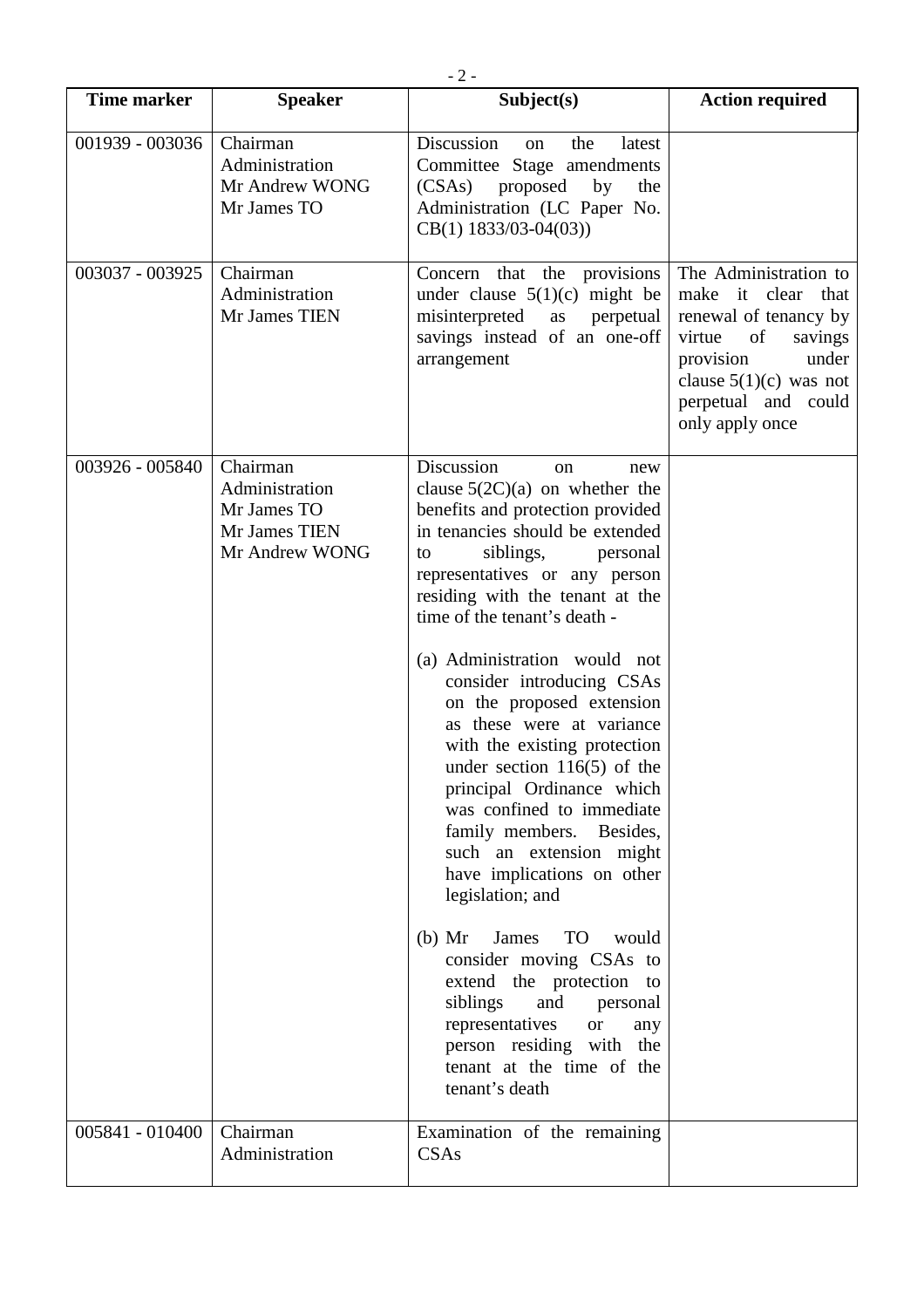| <b>Time marker</b> | <b>Speaker</b>                                   | Subject(s)                                                                                                                                                                                                                                                                                                                               | <b>Action required</b> |
|--------------------|--------------------------------------------------|------------------------------------------------------------------------------------------------------------------------------------------------------------------------------------------------------------------------------------------------------------------------------------------------------------------------------------------|------------------------|
| 010401 - 010851    | Chairman<br>Mr James TIEN                        | Mr James TIEN's explanation<br>on his proposed CSA to retain<br>the security of tenure for<br>tenements with rateable values<br>$(RV)$ below \$36,000 for three<br>years in view of the impact of<br>the removal of security of tenure<br>on low-income families                                                                         |                        |
| 010852 - 011439    | Miss CHAN Yuen-han<br>Chairman<br>Administration | Concern about the rehousing<br>problems faced by low-income<br>families                                                                                                                                                                                                                                                                  |                        |
| 011440 - 011535    | Chairman<br>Administration                       | Administration's response<br>to<br>Mr James TIEN's CSA -<br>(a) not justified to lower the RV<br>threshold to \$36,000 since<br>landlords<br>of<br>$low-RV$<br>tenements<br>were<br>more<br>vulnerable to abuse<br>by<br>"problem" tenants; and<br>(b) proposed<br>retention<br>of<br>security of tenure for three<br>years was too long |                        |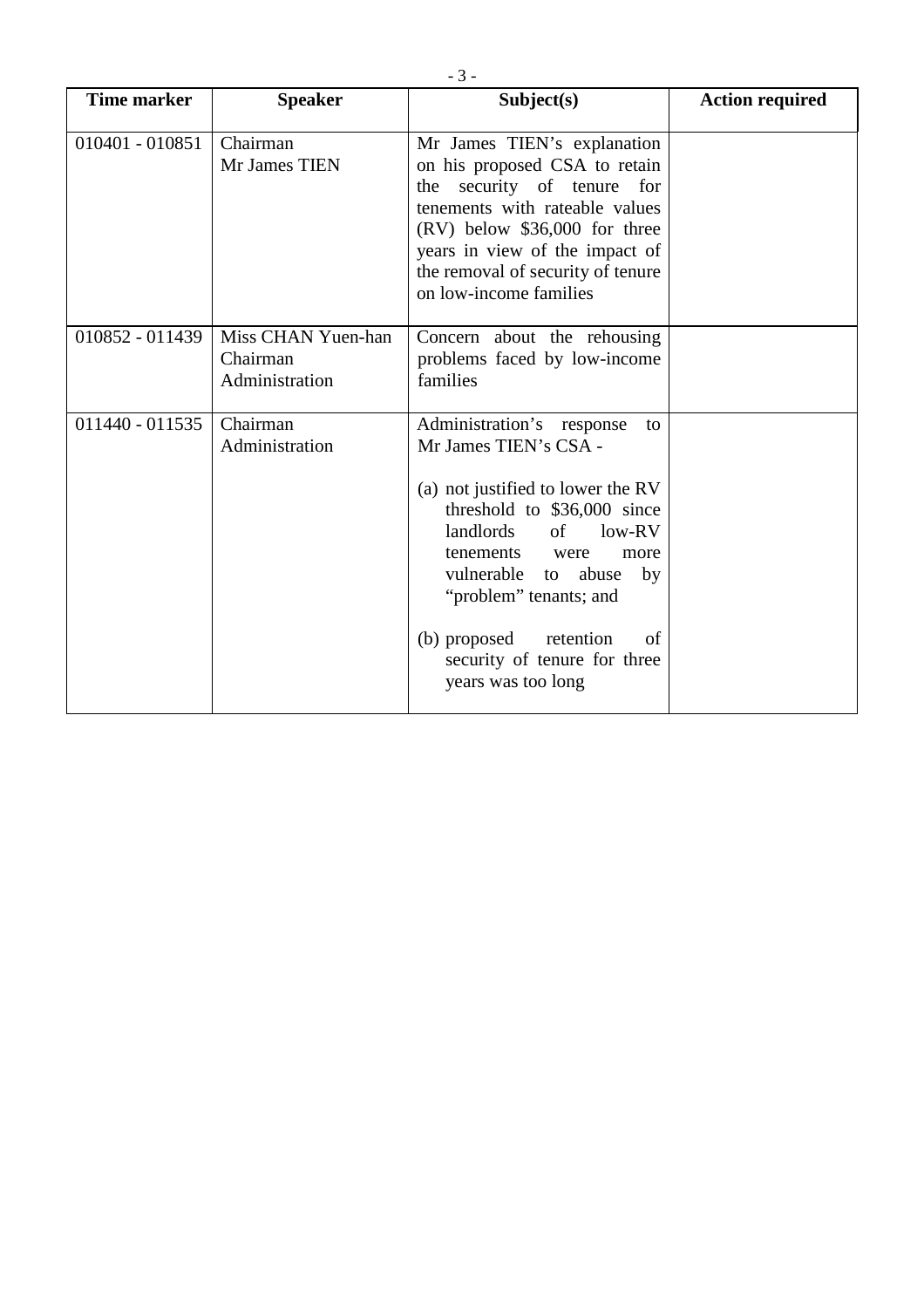| <b>Time marker</b> | <b>Speaker</b>                                   | Subject(s)                                                                                                                                                                                           | <b>Action required</b>                                                                   |
|--------------------|--------------------------------------------------|------------------------------------------------------------------------------------------------------------------------------------------------------------------------------------------------------|------------------------------------------------------------------------------------------|
| 011536 - 011840    | Miss CHAN Yuen-han<br>Administration<br>Chairman | Members' concern -<br>(a) need to rehouse tenants<br>affected by redevelopment<br>projects within the same<br>district; and                                                                          |                                                                                          |
|                    |                                                  | (b) consideration<br>should<br>be<br>relaxing<br>given<br>to<br>the<br>eligibility criteria for public<br>housing for tenants affected<br>by redevelopment projects                                  |                                                                                          |
|                    |                                                  | Administration's response -<br>(a) provision of a 12-month<br>transitional<br>termination<br>notice (TTN) would allow<br>sufficient time for clearees<br>find<br>alternative<br>to<br>accommodation; |                                                                                          |
|                    |                                                  | (b) rehousing within the same<br>district was not practicable<br>having regard to the fact that<br>public housing units might<br>not be available in certain<br>redeveloped districts; and           |                                                                                          |
|                    |                                                  | (c) eligibility criteria for public<br>housing related to general<br>housing policy, and would<br>be outside the context of the<br><b>Bill</b>                                                       |                                                                                          |
| 011841 - 012905    | Mr CHAN Kam-lam<br>Administration<br>Chairman    | Discussion on the supply and<br>distribution of tenements of RV<br>below \$36,000                                                                                                                    | The Administration to<br>advise the distribution<br>of tenements of RV<br>below \$36,000 |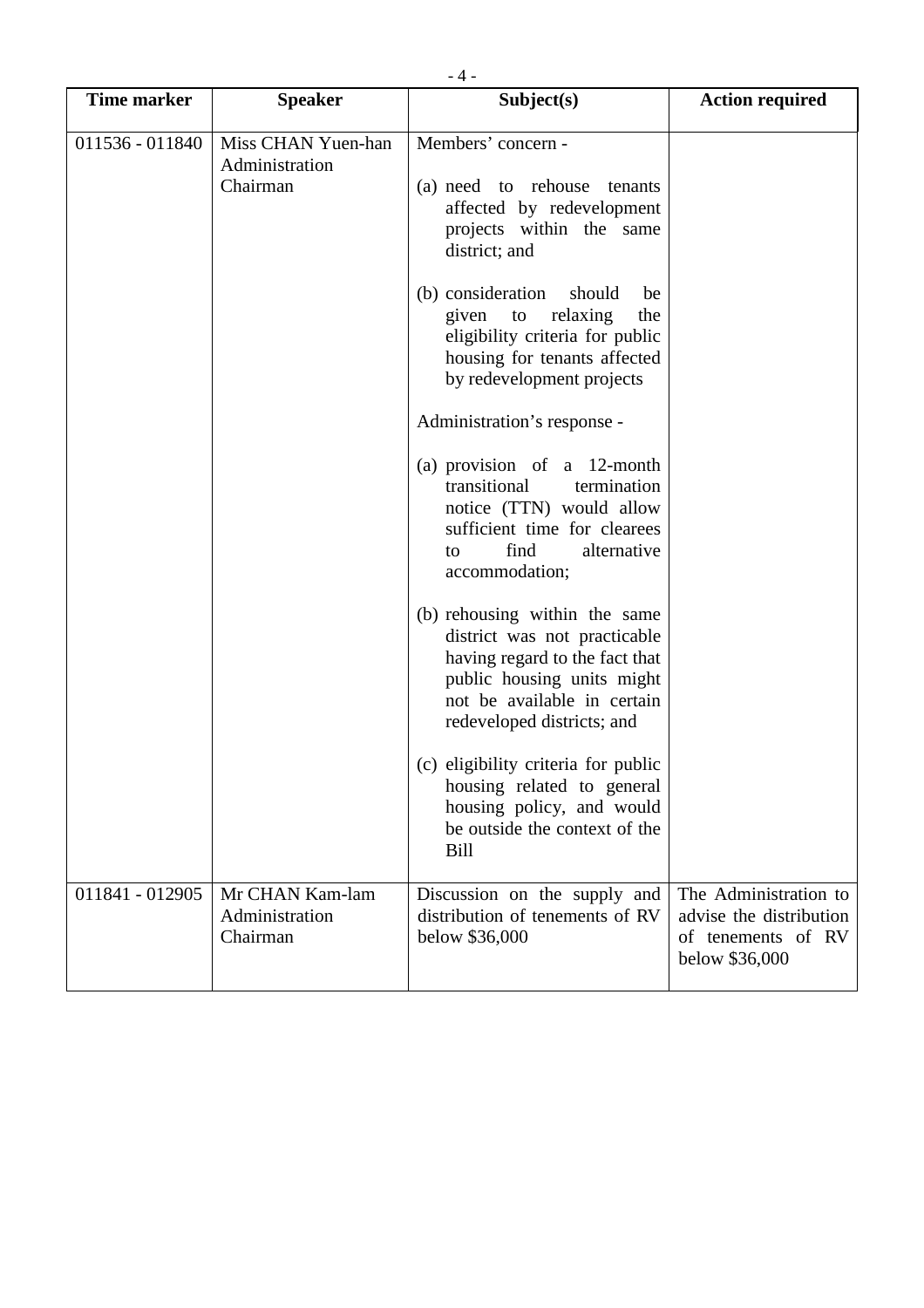| <b>Time marker</b> | <b>Speaker</b>                              | Subject(s)                                                                                                                                                                                                                                                                                            | <b>Action required</b> |
|--------------------|---------------------------------------------|-------------------------------------------------------------------------------------------------------------------------------------------------------------------------------------------------------------------------------------------------------------------------------------------------------|------------------------|
| 012906 - 014313    | Mr James TIEN<br>Administration<br>Chairman | Administration's explanation on<br>practical difficulties<br>the<br>in<br>retaining security of tenure for<br>tenements of RV below \$36,000<br>for three years -                                                                                                                                     |                        |
|                    |                                             | (a) lack of justification for<br>partial retention of security<br>of tenure for tenements of<br>RV below \$36,000 for three<br>years;                                                                                                                                                                 |                        |
|                    |                                             | (b) anticipated<br>surge<br>in<br>applications<br>from<br>landlords/tenants to contest<br>RV assessments which were<br>marginally higher or lower<br>than \$36,000;                                                                                                                                   |                        |
|                    |                                             | (c) RVs were not readily known<br>for new developments, part-<br>let and sub-let units;                                                                                                                                                                                                               |                        |
|                    |                                             | (d) whether the 12-month TTN<br>would still apply after the<br>three-year retention period<br>and how the latter should be<br>determined;                                                                                                                                                             |                        |
|                    |                                             | Government's<br>$(e)$ it<br>was<br>responsibility to take care of<br>the housing needs of the<br>underprivileged<br>and<br>this<br>responsibility should not be<br>imposed<br>upon<br>private<br>landlords, particularly those<br>at the low-end market who<br>would need to be protected<br>too; and |                        |
|                    |                                             | (f) the protection under Part II<br>based<br>on<br>RV<br>was<br>a<br>assessment on a fixed date,<br>and was not applicable to<br>tenancies that came<br>new<br>force<br>after<br>the<br>into<br>commencement date                                                                                     |                        |